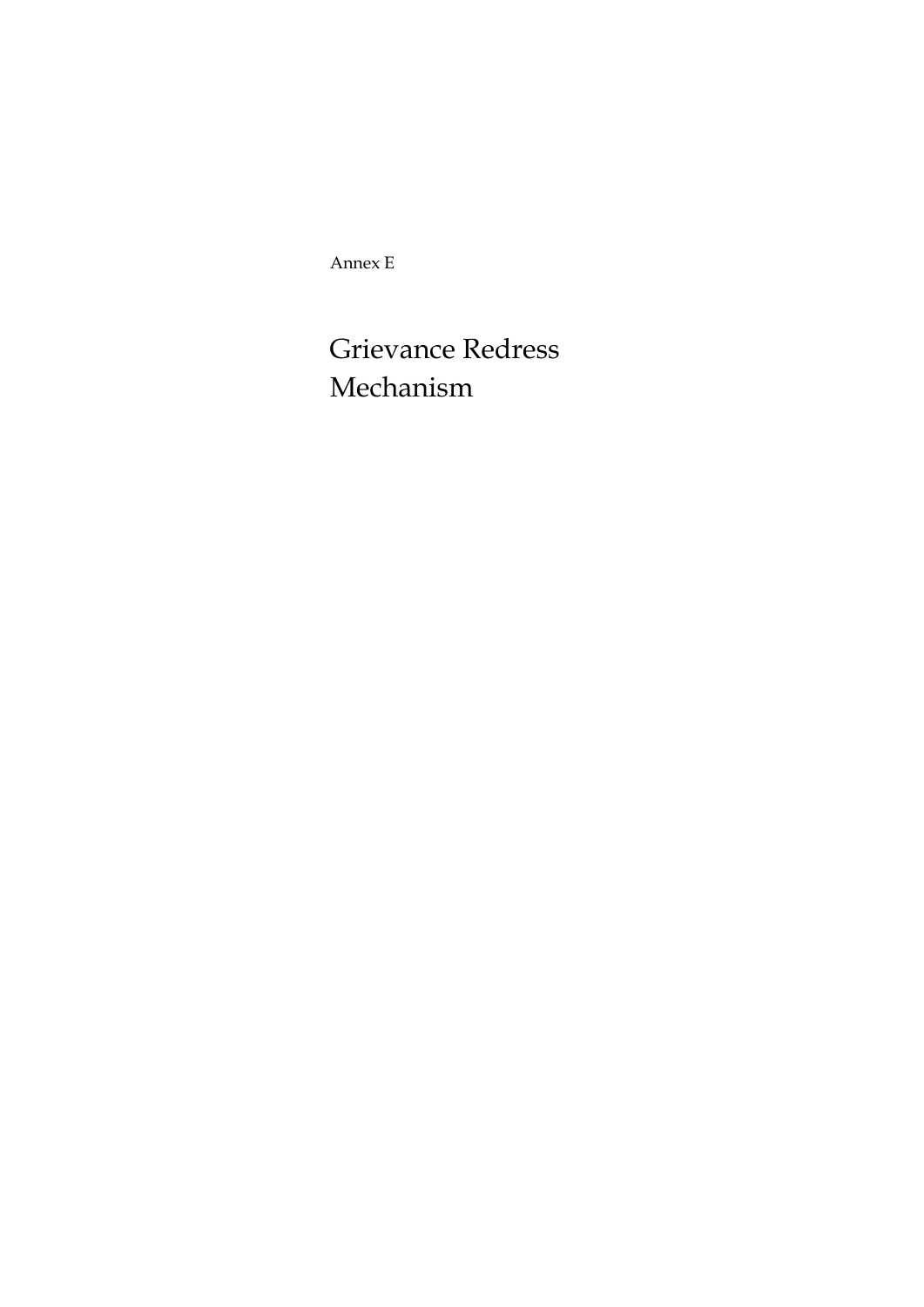# *Table 1.1 Definition of Key Terms*

| Term                            | <b>Definition</b>                                                 |
|---------------------------------|-------------------------------------------------------------------|
| Affected Party(ies)             | Stakeholders who are affected by the company or operation,        |
|                                 | both positively and negatively. Within this it is possible to     |
|                                 | distinguish between those that are directly affected and          |
|                                 | indirectly affected by the company or operation.                  |
| <b>Environmental and Social</b> | Process of evaluating and addressing potential social and         |
| <b>Impact Assessment</b>        | environmental impacts resulting from ZRA's Project and            |
|                                 | identifying any mitigation or corrective measures that will       |
|                                 | enable the project to meet the requirements of the World Bank     |
|                                 | Operational Standards, IFC Performance Standards and              |
|                                 | applicable Zambian and Zimbabwean laws and regulations.           |
| Grievance                       | An issue, concern, problem, or claim (perceived or actual) that   |
|                                 | an individual or community group wants a company or               |
|                                 | contractor to address and resolve.                                |
| Grievance Database              | System for logging and monitoring all grievances received,        |
|                                 | including any records of communication/consultation and           |
|                                 | details of grievance settlement.                                  |
| Facilities / Operation(s)       | A location or activity that is operated by ZRA or its contractors |
|                                 | for the purpose of the Project. Locations could include the       |
|                                 | dam, construction camps, permanent villages, power houses,        |
|                                 | switchyard, access roads transmission lines, and offices          |
|                                 | including corporate head offices etc.                             |
| Records of communication /      | Records of communication / consultation may include key e-        |
| consultation                    | mails, letters, newsletters, memorandums, complaints,             |
|                                 | opportunities for improvement, records of                         |
|                                 | distribution/attendance, records of formal and informal           |
|                                 | meetings and records of commitments.                              |
| Stakeholder                     | Persons or groups that are directly or indirectly affected by a   |
|                                 | project as well as those that may have interests in a project     |
|                                 | and/or the ability to influence its outcome, either positively or |
|                                 | negatively. This can refer to shareholders, lenders, employees,   |
|                                 | communities, industry, governments and international third        |
|                                 | parties.                                                          |
| Stakeholder engagement          | An umbrella term encompassing a range of activities and           |
|                                 | interactions between ZRA and stakeholders (two way                |
|                                 | communication) over the life of a project that are designated to  |
|                                 | promote transparent, accountable, positive, and mutually          |
|                                 | beneficial working relationships.                                 |
| Vulnerable Groups               | Individuals or groups within the project area of influence who    |
|                                 | could experience adverse impacts more severely than others        |
|                                 | based on their vulnerable or disadvantaged status. This           |
|                                 | vulnerability may be due to an individual's or group's            |
|                                 | ethnicity, gender, language, religion, political views,           |
|                                 | dependence on natural resources, sickness or disability or        |
|                                 | other factors.                                                    |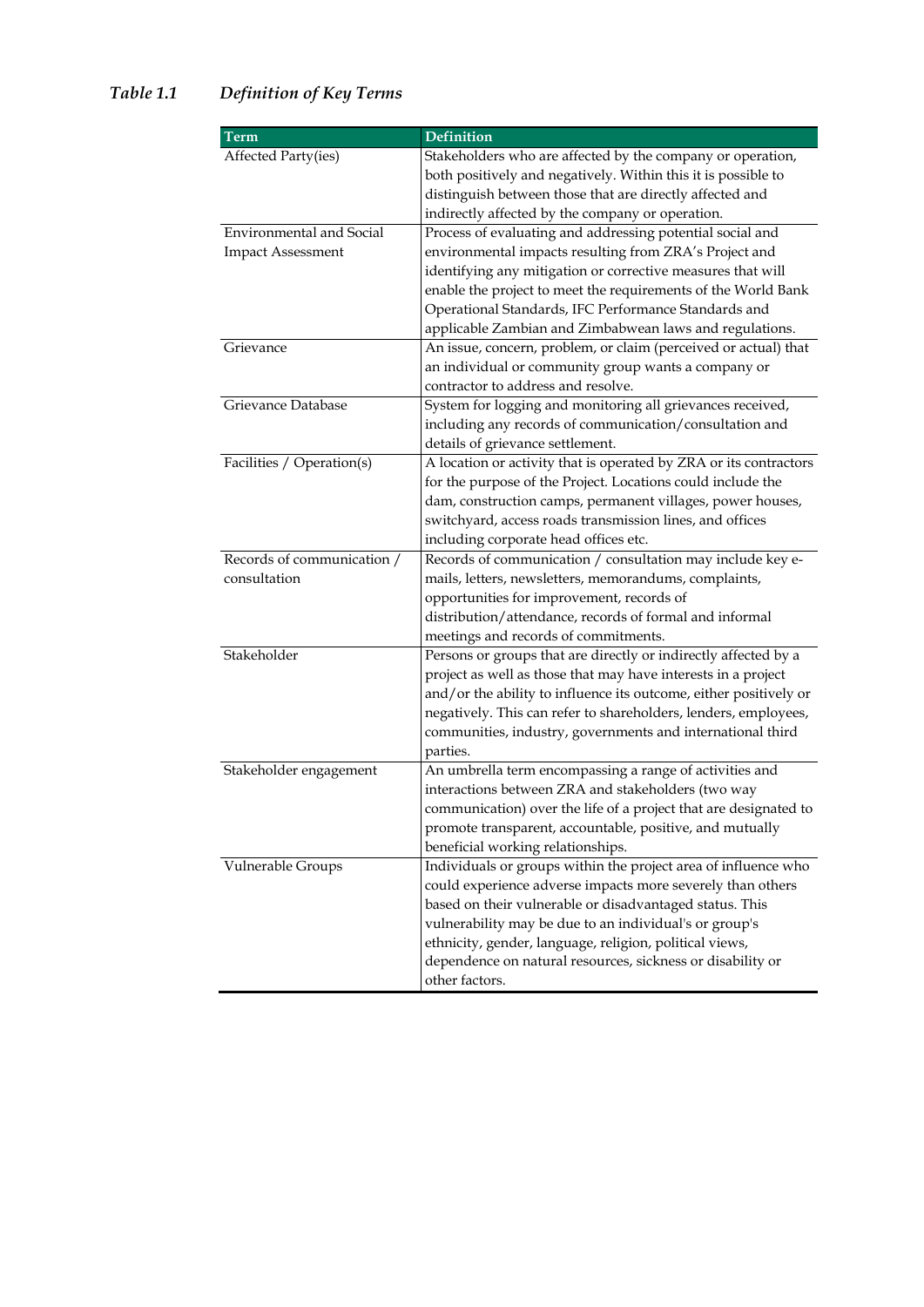#### *1 GRIEVANCE REDRESS MECHANISM*

#### *1.1 INTRODUCTION*

The Zambezi River Authority (ZRA) is a statutory body and was established in 1987. It is jointly and equally owned by the Governments of Zambia and Zimbabwe. It is responsible for overseeing the development of the Zambezi River, which runs through the two countries. The ZRA, alongside the Governments of Zimbabwe and Zambia, is proposing to develop the Batoka Gorge Hydro-Electric Scheme (BGHES) on the Zambezi River at Batoka Gorge.

The BGHES will provide up to 2,400 MW. It will help the Governments of Zambia and Zimbabwe to address power shortages being faced by the two countries and the region as a whole.

The proposed BGHES is anticipated to impact both directly and indirectly, positively and negatively on communities in the Project area and upstream and downstream of the proposed scheme. These impacts can potentially affect the lives of people living and working in these communities, thus giving rise to grievances. These potential grievances may relate to any aspect of the Project. They might be felt and expressed by a variety of parties including individuals, groups, communities, entities, or other parties affected or likely to be affected by the social or environmental impacts of the Project.

#### *1.2 PURPOSE*

The purpose of this Grievance Redress Mechanism is to outline the Zambezi River Authority's (ZRA) approach to accepting, assessing, resolving and monitoring grievances from those affected by ZRA's, and its Contractors', activities in relation to the BGHES. The aim is to identify and manage grievances from individual stakeholders or stakeholder groups. Timely redress or resolution of such grievances is vital to ensure successful implementation of the project

Grievances can encompass minor concerns as well as serious or long-term issues. They might be felt and expressed by a variety of parties including individuals, groups, communities, entities, or other parties affected or likely to be affected by the social or environmental impacts of the Project. It is essential to have a robust and credible mechanism to systematically handle and resolve any complaints that might arise in order that they do not escalate and present a risk to operations or the reputation of the company (nationally or internationally). If well-handled, an effective grievance redress mechanism can help foster positive relationships and build trust with stakeholders.

This Grievance Redress Mechanism has been considered in parallel to the Stakeholder Engagement Plan (SEP) (refer to *Annex B* of the main ESIA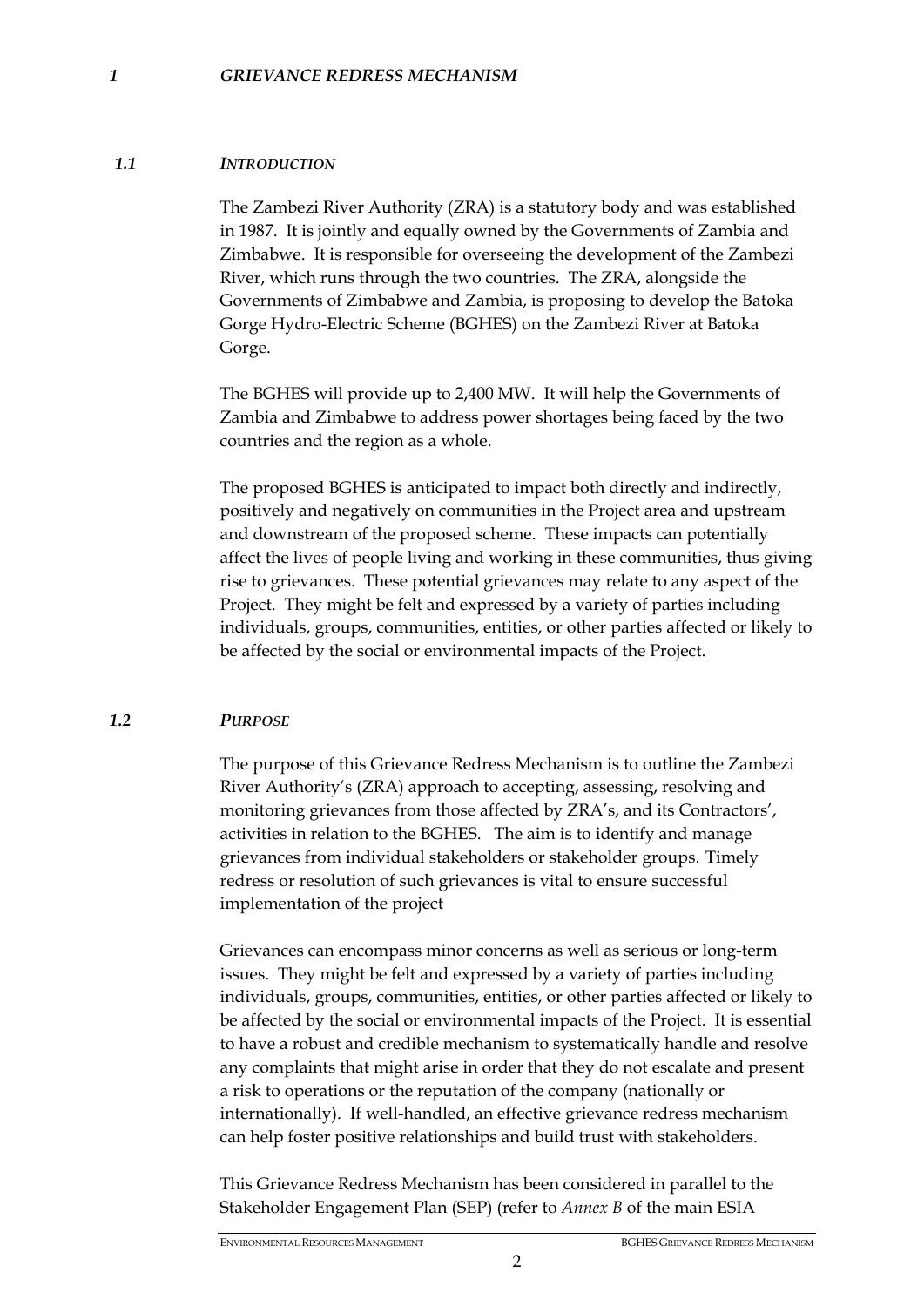document) due to the inter-relationship between these two planning mechanisms. It has been designed to meet the legal requirements of both Zambia and Zimbabwe and the requirements of the International Finance Corporation (IFC) in relation to grievance management.

The mechanism for addressing employee grievances is not addressed through this mechanism, which is solely to manage the interface with external stakeholders.

# *1.3 SCOPE*

This Grievance Redress Mechanism will be applied to stakeholder complaints and grievances, perceived or actual, which relate to the activities of the ZRA and its Contractors' undertaken in relation to the BGHES.

A complaint or grievance is an issue, concern, problem, or claim (perceived or actual) that an individual stakeholder or community group has related to ZRA and its contractors' operations and activities. The mechanism does not impede access to judicial or administrative resolutions.

# *1.4 APPLICATION*

This Grievance Redress Mechanism provides guidance to all ZRA employees and Contractors on receiving, registering, assessing and resolving community complaints or grievances emanating from ZRA's operations and activities in relation to the BGHES. The fundamental objective of this mechanism is to:

- Provide a predictable, transparent, and credible process to all parties for resolving grievances, resulting in outcomes that are seen as fair, effective, and lasting;
- Build trust as an integral component of broader community relations activities; and
- Enable more systematic identification of emerging issues and trends, facilitating corrective action and pre-emptive engagement.

To maximise the effectiveness of the Grievance Redress Mechanism, ZRA shall uphold the following values during implementation and operation of the system:

- Commitment to fairness in both process and outcomes;
- Freedom from reprisal for all involved parties within ZRA and in the external stakeholder group;
- Clear operating rules, and accountability;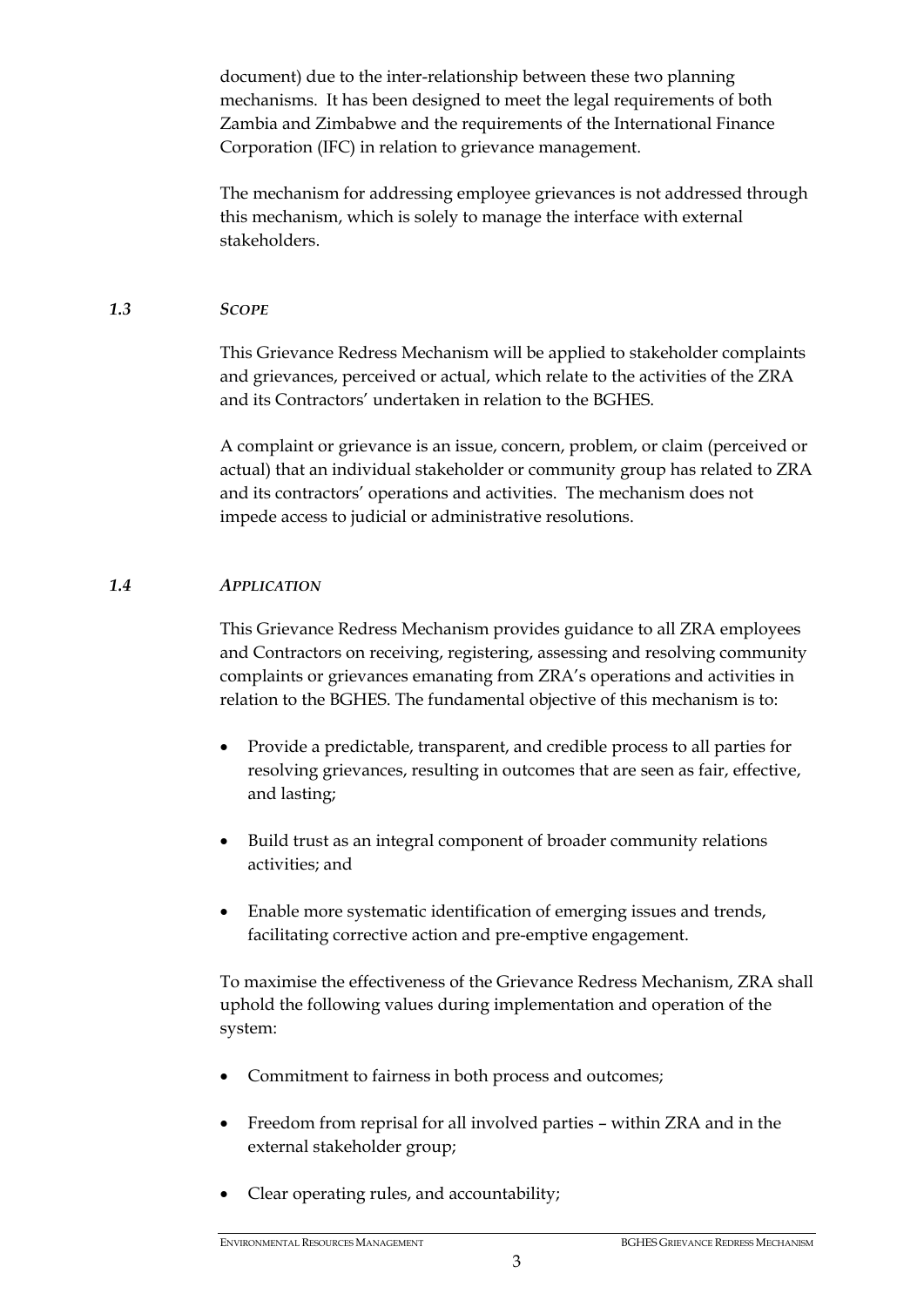- Validity of all complaints submitted;
- Culturally accessible and applicable;
- Accessible to vulnerable groups of stakeholders; and
- Confidentiality if requested.

# *1.5 NOTIFICATION*

ZRA (Chief Executive) will proactively inform affected communities and the wider stakeholder group of the details of the Grievance Redress Mechanism. This will include information about where people can go and who they can talk to if they have a grievance. This information shall be widely and regularly publicised, throughout the duration of the public consultation exercise, through meetings and the distribution of fliers.

ZRA will provide the information in a format and languages that are readily understandable by the local population and/or orally in areas where literacy levels are low during routine stakeholder engagement.

#### *1.6 ROLES, RESPONSIBILITIES AND RESOURCES*

Implementation of the Grievance Redress Mechanism for the BGHES will be the ultimate responsibility of the Grievance Manager. The Grievance Manager will be supported by a wider team. The various roles of the ZRA Grievance Management Team are detailed below:

# *Grievance Manager*

The Grievance Manager will:

- Implement the Grievance Redress Mechanism procedure and management system providing guidance on solutions to complaints and grievances in consultation with the relevant departments and ensure consistency of redress for all grievances received in relation to the BGHES.
- Promote the Grievance Redress Mechanism to maintain momentum and ensure company wide and community commitment to, and understanding of, its implementation and operation.
- Involvement in the investigation of grievances and the agreement of redress as well as overseeing interaction between various ZRA Departments and contractors as well as the senior managers as required.

# *All ZRA Departments and Contractors*

ZRA Departments and Contractors will: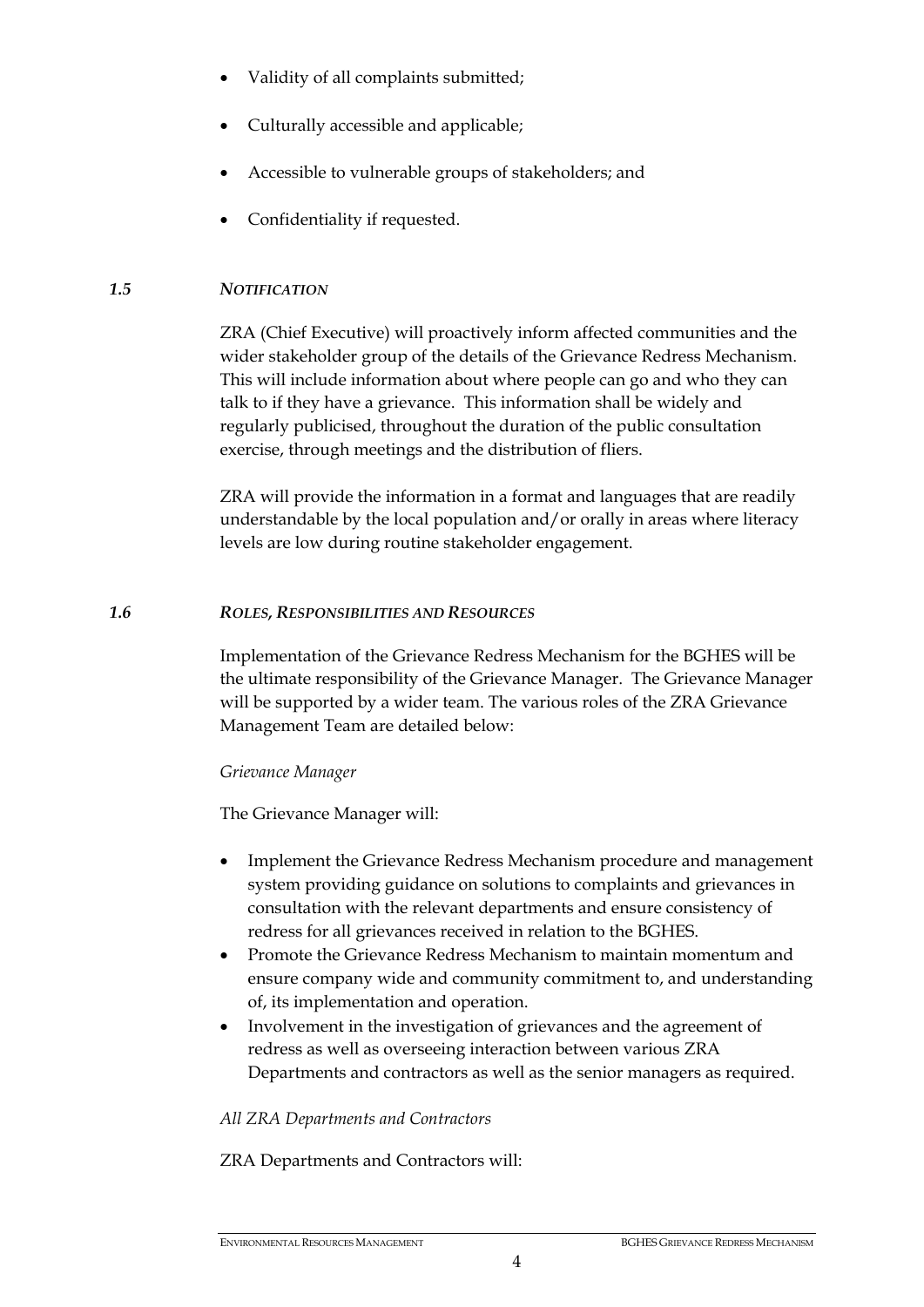- Receive and acknowledge any issue, concern, complaint or grievance from the community, verbally or in writing. They will record the issue and report it to the Grievance Manager in compliance with the Grievance Redress Mechanism procedure.
- Involvement in the investigation of grievances as required depending on the nature and severity of the grievance and as directed by the Grievance Management team.

# *ZRA Chief Executive*

The ZRA Chief Executive will:

- Ensure that this Grievance Redress Mechanism procedure is applied through all ZRA and Contractor departments and levels that are undertaking activities related to the BGHES.
- Apply necessary controls to minimise risks that could result in stakeholder grievances.
- Contribute to the resolution and sign off of any grievances which have international repercussions.

The following resources will also need to be in place:

- An auditable system for receipt, recording and tracking of the process (for example a grievance log, database etc.) shall be in place.
- Dedicated budget for resourcing management of Grievance Redress Mechanism and addressing grievances through financial or in-kind compensation as and when needed.

# *1.7 THE GRIEVANCE PROCESS*

*A Grievance Redress Mechanism must be a simple process whereby stakeholders can submit their complaints free of charge and, if necessary, anonymously or via third parties. It should allow complaints to be submitted in more than one format.* 

The following steps outline the process that may be followed to resolve a grievance. This process is presented in a diagram in *Figure 1.1* and all grievance forms are contained in *Appendix A.*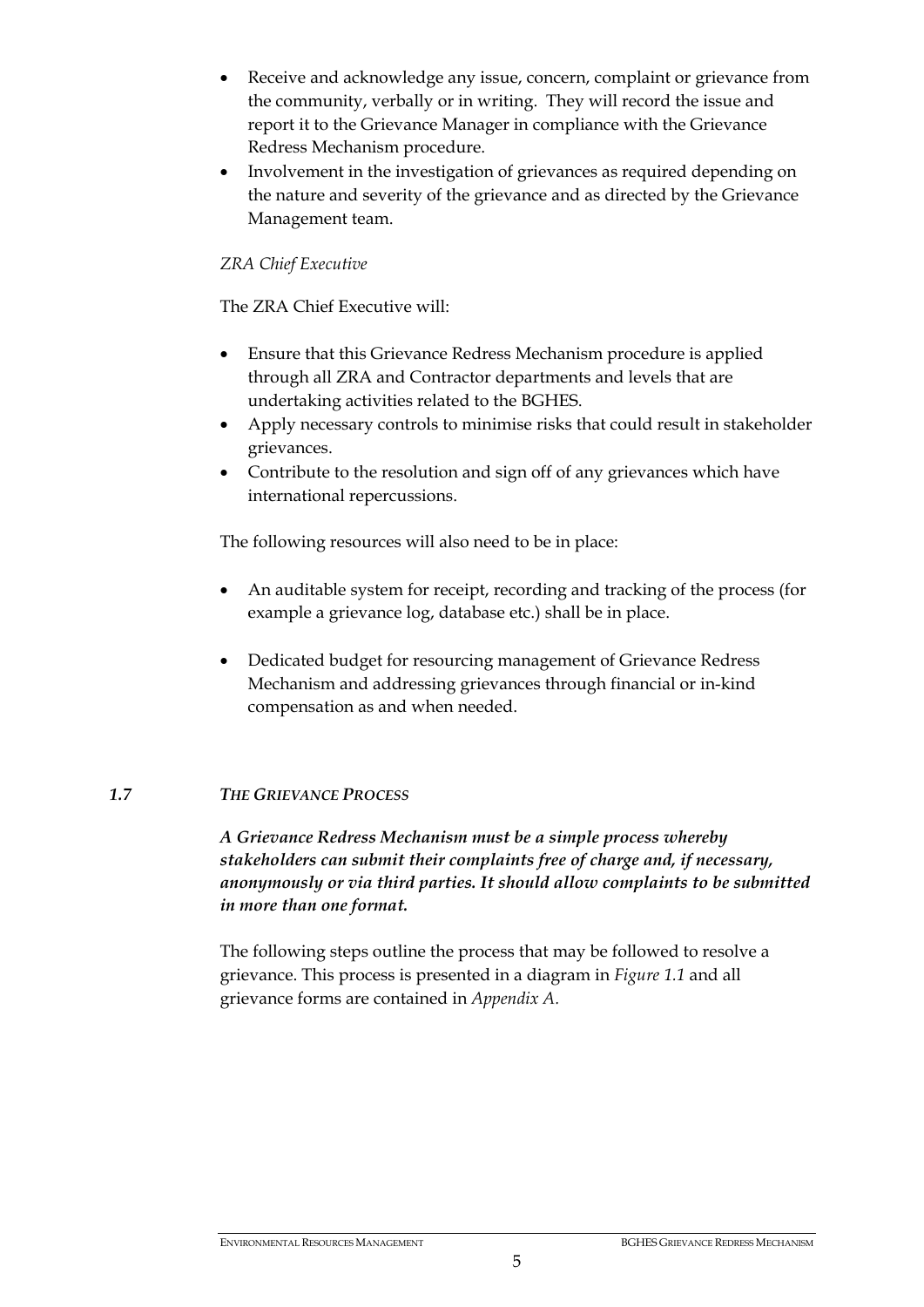# *Figure 1.1 Grievance Process*

| <b>Process</b>                  | <b>Description</b>                                                                                                                                                                                                      | <b>Time</b>                                         |
|---------------------------------|-------------------------------------------------------------------------------------------------------------------------------------------------------------------------------------------------------------------------|-----------------------------------------------------|
| 1. Receive and Log<br>Grievance | Face to face meeting with Stakeholder<br>Phone, fax, letter or email<br><b>Recorded by ZRA staff</b><br>Completion and submission of grievance form<br>Record grievance in Grievance Form and log on Grievance Database | 1 day                                               |
| 2. Acknowledge<br>Grievance     | Receipt of grievance acknowledged through appropriate communication medium, but to<br>be recorded in writing                                                                                                            | 5 days                                              |
| 3. Assess and<br>Investigate    | ZRA to assess and assign grievance significance<br>۰<br>Consult with relevant parties<br>May require site visits and discussions with other stakeholders                                                                | 7 days                                              |
| 4. Grievance Resolution         | Identify further action required<br>Response provided to complainant including, if necessary an indication of additional time<br>and resources required to resolve grievance                                            | 28 days after receipt of<br>grievance               |
| 5. Sign-off                     | Confirm with complainant that grievance can be closed, or determine what follow-up is<br>۰<br>necessary.<br>If the grievance is to be closed, grievance sign-off is required<br>٠                                       | 37 days after receipt of<br>grievance               |
| 6. Monitor                      | Record final sign-off of grievance according to significance<br>If grievance cannot be closed return to step 2 to re-assess or recommend whether third-<br>party arbitration is necessary                               | 37 days - 3 months,<br>dependent<br>on significance |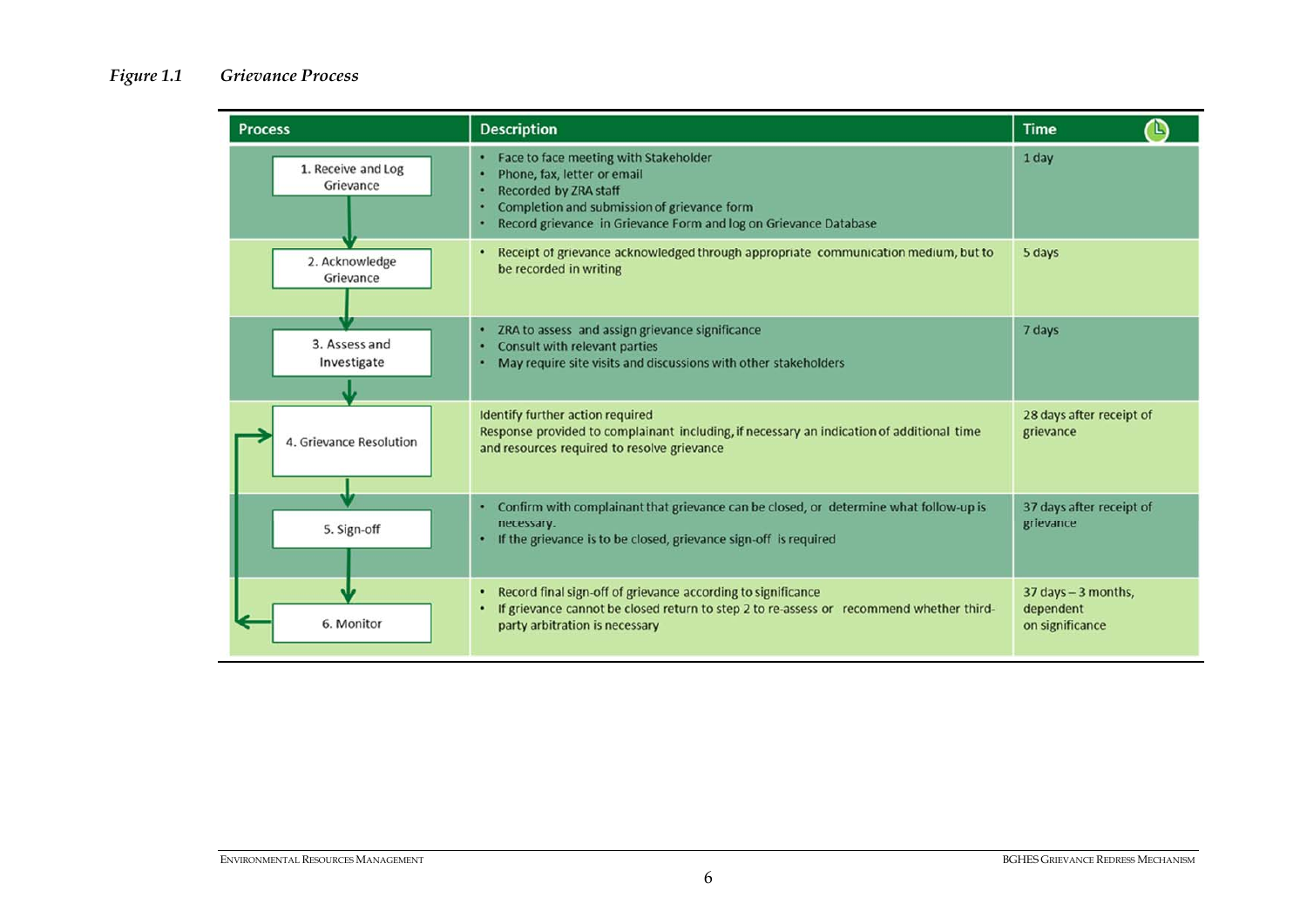The process of reporting a grievance should be easily accessible and unintimidating to any stakeholder. The preferable channels for reporting grievances can be discussed with the community as part of community engagement.

Following the establishment of the channels above, the method for addressing grievances is systematic and is divided into six key steps. These are as follows:

- Step 1: Receive and log grievance;
- Step 2: Acknowledge grievance;
- Step 3: Assess and Investigate;
- Step 4: Grievance Resolution;
- Step 5: Sign-off on grievance; and
- Step 6: Monitor.

# *1.7.1 Step 1: Receive and Log Grievance*

Grievances can be submitted in writing, telephonically or presented verbally to the Grievance Manager using the following details:

*Name*: The Project Manager – BGHES *Phone number*: +260 211 228401/2, +260 211 227970/1 or +260 211 238665 *Email:* zaraho@coppernet.zm and Batoka@zaraho.org.zm *Address:* Kariba House, 32 Cha Cha Cha Road, P.O Box 30233, Lusaka, Zambia.

The grievance is received by the ZRA or a Contractor representative and is forwarded to the Grievance Manager.

All grievances shall be logged using the Stakeholder Grievance Form *(Appendix A).* ZRA will log, document and track all grievances received within the secure ZRA grievance database system (refer to *Appendix B* for an example of a grievance database). Grievances shall be assigned a case number and records of communication/consultation shall all be attached with the relevant entry and filed. The database shall be monitored regularly for recurring grievances so that appropriate mitigation can be developed. Refer to *Box 1.1* for tips on receiving grievances. As a minimum the following information shall be recorded:

• Case number:

<u>.</u>

- Complainant's name and contact details;  $(1)$
- Date of complaint;
- Details of complaint;
- History of other complaints / queries / questions (if known);
- Resolutions discussed and agreed with the party(ies) in question;
- Actions implemented (including dates); and
- Outcome of the actions implemented.

<sup>(1)</sup> Name and contact details are necessary for interaction around the resolution of the grievance. Anonymous submissions will be permitted, but the party submitting should understand that direct response will not be possible.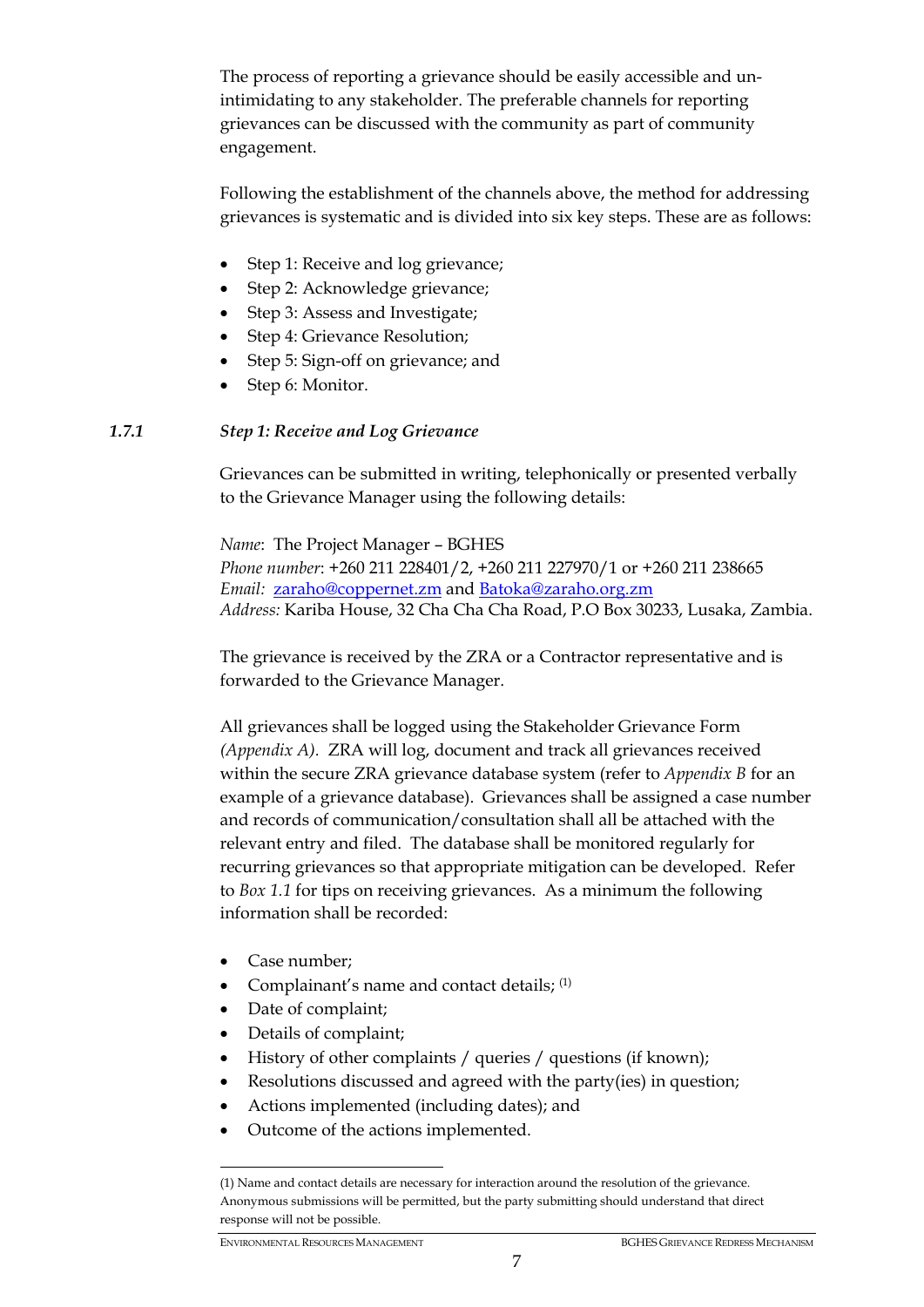- Regardless of who receives the grievance, it needs to be forwarded to Grievance Manager for attention.
- The grievance redress mechanism should make it possible to lodge a grievance in any appropriate format (written, verbal, telephonic, email, post etc.). Consideration should be given to capturing concerns raised informally or indirectly (e.g., through perception studies, media reports, social media, etc.).
- It is important that the process is easily accessible and not intimidating to stakeholders.
- Regardless of the form of the complaints, all need to be addressed with the same sincerity and seriousness.
- The Grievance Manager will be required to be in touch with the complainant at least once per month to provide feedback on the grievance.

#### *1.7.2 Step 2: Acknowledging Receipt of a Grievance*

ZRA shall acknowledge receipt of any grievance as soon as possible, but up to seven days from the date it was submitted and shall inform the complainant about the timeframe in which a response can be expected. A Grievance Receipt Form (*Appendix A*) shall be signed and a copy provided to the complainant. Refer to *Box 1.2* for tips on acknowledging grievances.

# *Box 1.2 Tips for Acknowledging a Grievance*

- Literacy levels should be taken into consideration when providing the complainant with the acknowledgment of receipt, and verbal acknowledgement should accompany a written acknowledgement.
- Where appropriate acknowledgement should be provided through the Grievance Manager.

# *1.7.3 Step 3: Assess and Investigate Grievance*

The following steps shall be performed in a timely manner to avoid delaying resolution of a grievance:

- 1. Obtain as much information as possible from the person who received the complaint, as well as from the complainant to gain a first-hand understanding of the grievance.
- 2. Undertake a site visit, if required, to clarify the parties and issues involved. Gather the views of other stakeholders including ZRA employees, if necessary and identify initial options for settlement that parties have considered.
- 3. Determine whether the grievance is eligible.
	- Eligible grievances include all those that are directly or indirectly related to ZRA's BGHES Project and that fall within the scope of the Grievance Redress Mechanism as outlined above.
	- Ineligible Complaints may include those that are clearly not related to ZRA BGHES Project or its contractors' activities, whose issues fall outside the scope of the Grievance Redress Mechanism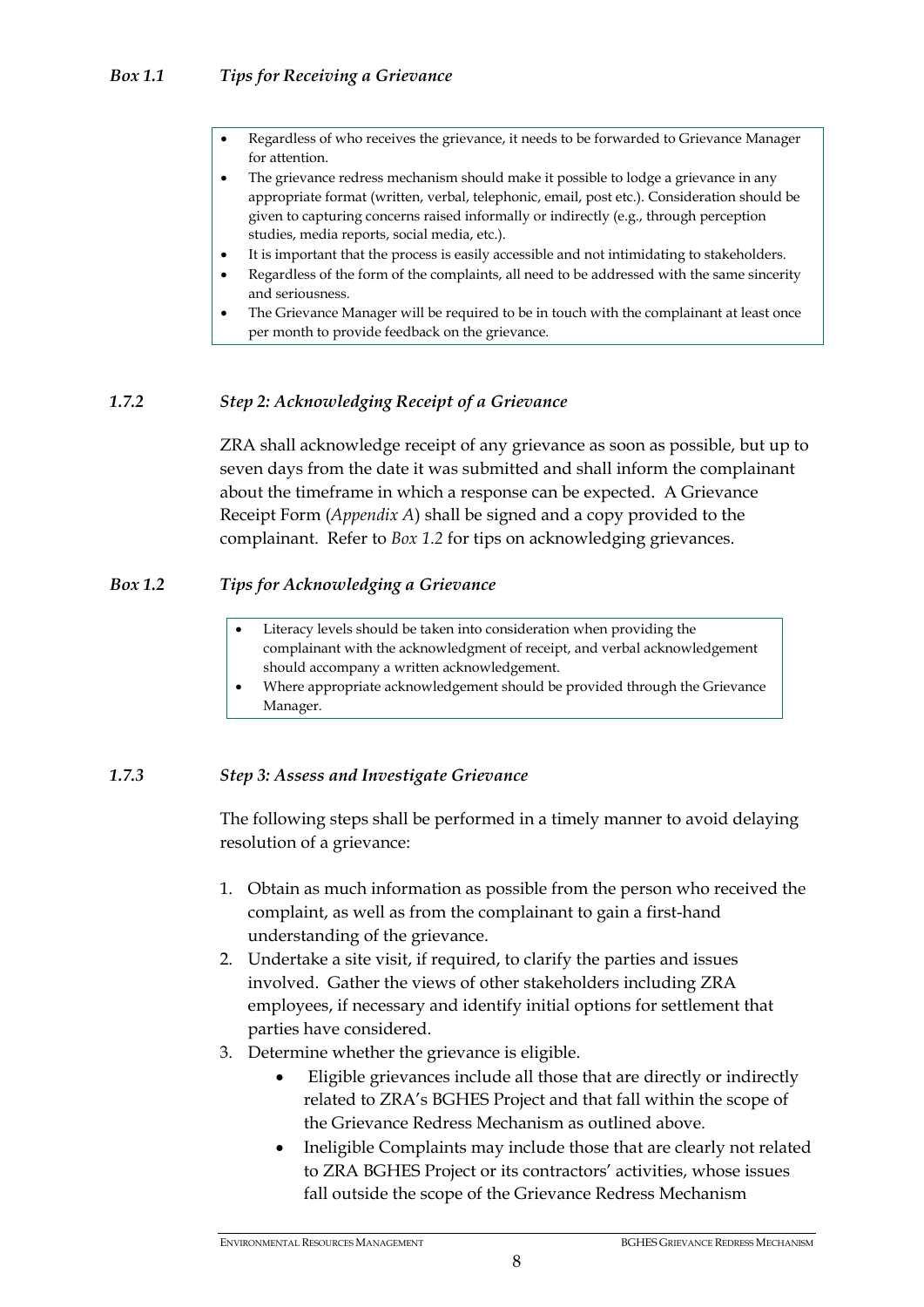procedure or where other ZRA or community procedures would be more appropriate to address the grievance.

- 4. If the grievance is deemed ineligible it can be rejected however a full explanation as to the reasons for this must be given to the complainant and recorded in the Grievance Database.
- 5. If the grievance is eligible, determine its severity level using the significance criteria in *Box 1.3*. This will help to determine whether the grievance can be resolved immediately or requires further investigation and whether senior management will need to be informed of the grievance.
- 6. If the grievance concerns physical damage, (e.g. crop, house, community asset) take a photograph of the damage and record the exact location as accurately as possible.
- 7. Inform the complainant of the expected timeframe for resolution of the grievance.
- 8. Enter the findings of the investigation in the Grievance Database.

ZRA will aim to resolve any grievances within 30 days from the date that it was received. This timeframe can be extended to 60 days for more complex grievances (e.g. level 4 grievances), if required. (Please see point 6 on assessing grievance significance).

| Significance | <b>Type of Grievance</b>                                                                                                                                                                                                                                                                                                                                                                                                                        | Responsibilities              |
|--------------|-------------------------------------------------------------------------------------------------------------------------------------------------------------------------------------------------------------------------------------------------------------------------------------------------------------------------------------------------------------------------------------------------------------------------------------------------|-------------------------------|
| Level        |                                                                                                                                                                                                                                                                                                                                                                                                                                                 |                               |
| Level 1      | A grievance that is isolated or 'one-off' and essentially local in<br>nature and restricted to one complainant. Note: Some one-off<br>grievances may be significant enough to be assessed as a Level 4<br>grievance e.g. when a national or international law is broken<br>(see Level 4 below)                                                                                                                                                  | <b>Grievance Manager</b>      |
| Level 2      | A grievance that extends to the local community or region and<br>has occurred more than once, which is judged to have the<br>potential to cause disruption to ZRA operations or to generate<br>negative comment from local media or other local stakeholders                                                                                                                                                                                    | <b>Project Executive</b>      |
| Level 3      | A grievance which is widespread and repeated or has resulted<br>in long term damage and/or has led to negative comment from<br>local media, or is judged to have the potential to generate<br>negative media and local stakeholder comments (e.g. damage to<br>a sacred site or flooding of local school)                                                                                                                                       | <b>Project Executive</b>      |
| Level 4      | A one-off complaint, or one which is widespread or repeated<br>and, in addition, has resulted in a serious breach of ZRA<br>policies, Zambian or Zimbabwean or International Law and/or<br>has led to negative national/international media attention, or is<br>judged to have the potential to generate negative comment from<br>the media or other key stakeholders (e.g. failure to pay<br>compensation where appropriate, e.g resettlement) | <b>ZRA Chief</b><br>Executive |

# *Box 1.3 Significance Rating Criteria*

# *1.7.4 Step 4: Grievance Resolution*

All grievances shall be dealt with on a case by case basis. However, all will require further discussions with complainants and community members that seek to jointly identify and select measures for grievance settlement. This will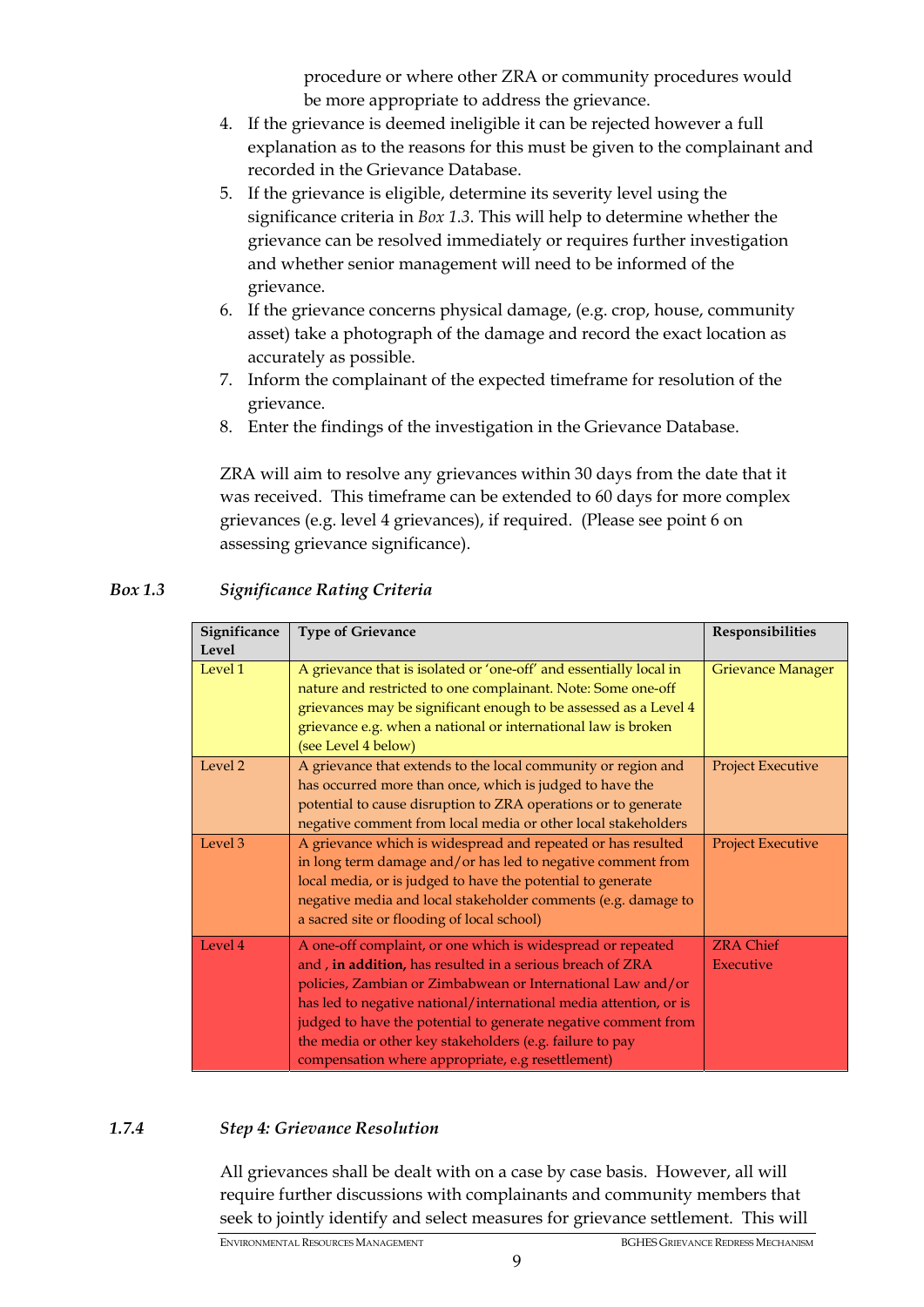help to increase ownership of solutions and to mitigate perceptions that resolutions unfairly benefit ZRA.

- An incident investigation team may be tasked with seeking resolution to the grievance. This may entail a dialog or series of dialogs between affected parties to find a solution to the grievance. Alternatively, it may entail investigating the underlying cause of the grievance and action any changes required to internal systems to prevent a recurrence of a similar grievance.
- An Incident Investigation Report will be completed within 28 days (considered good practice).
- During the 28 days of dialog or investigation, the Grievance Manager will co-ordinate conflict resolution activities necessary to contain and resolve any actual or potential conflicts arising from the reported grievance, refer to *Box 1.2* for tips for resolving grievances. If the case is complex and the stated resolution timeframe cannot be met, an interim response will be provided (oral or written) that informs the stakeholder of the delay, explains the reasons, and offers a revised date for next steps.

Where possible, grievances will be addressed directly by ZRA. The resolution proposal shall be respectful and considered, including rationale for the decision and any data used in reaching it. If wider consultation is necessary, grievances will be forwarded to a third party. This third party should be neutral, well-respected, and agreed upon by both ZRA and the affected parties. These may include public defenders, legal advisors, local or international NGOs, or technical experts. In cases where further arbitration is necessary, appropriate government involvement will be requested.

As a last resort, aggrieved parties have a right to take legal action. This is a more formal rights based approach that shall only be taken if all other approaches have failed or when there are serious conflicts about facts and data. The final decision will be taken by the arbitrator or courts based on compliance with laws, policies, standards, rules, regulations, procedures, past agreements or common practice.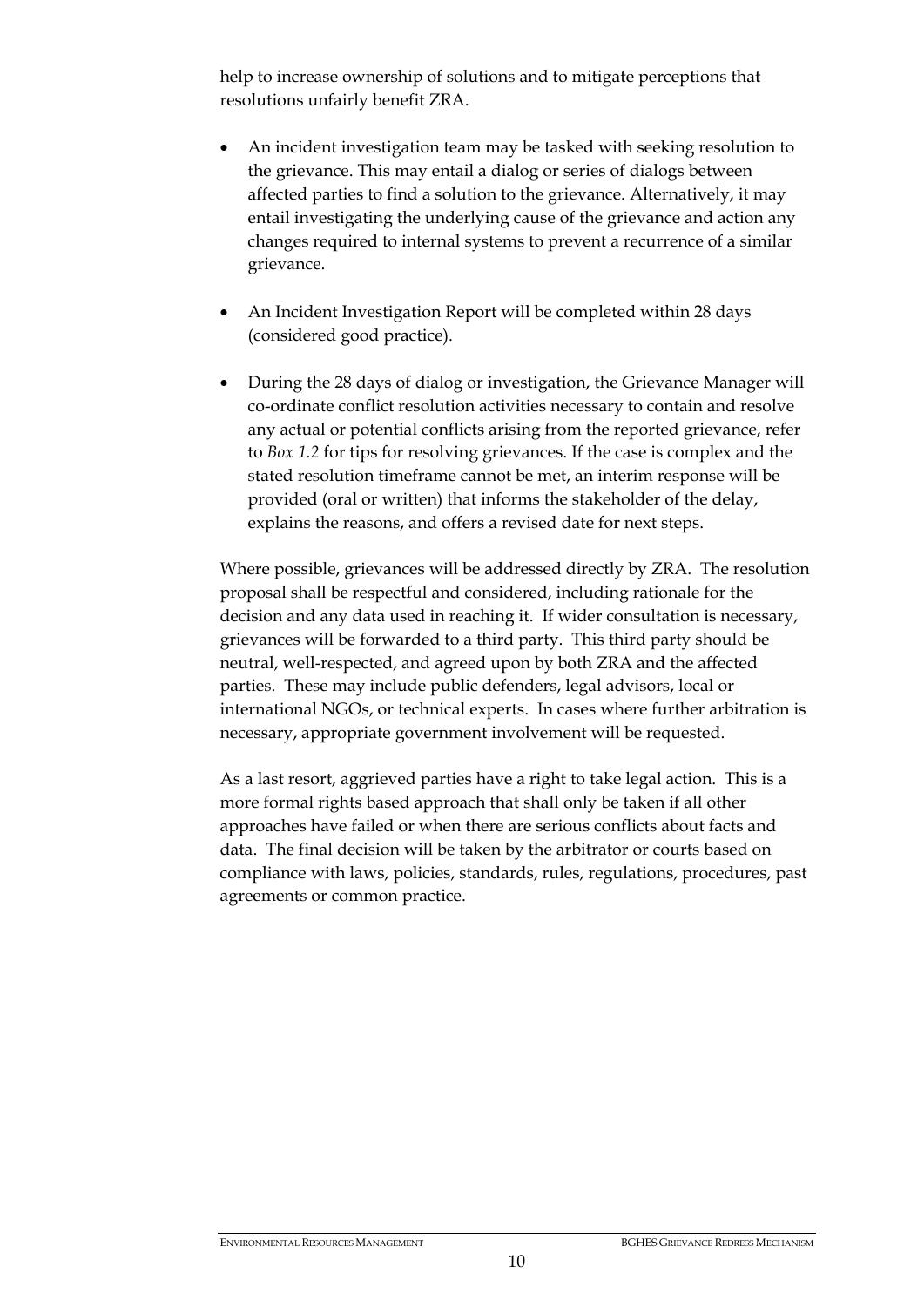# *Box 1.2 Tips for Resolving Grievances*

- Grievance verification is especially important when the grievance is about another stakeholder or group of stakeholders. For example the community may make claims against a contractor that need to be investigated before acted upon.
- A regular forum to discuss grievances could be in the form of a monthly meeting where general and Risk Level 1 grievances are discussed. This forum can be constituted more frequently or as is needed especially in the case of Risk Level 2 and 3 grievances. This is particularly relevant to phases of the project that are likely to result in the highest degree of impact (e.g., construction).
- It is important to be transparent about the mechanism to resolve the issue. The appropriate level of action may require further consultation. Also, the issue may be symptomatic of a bigger issue. When this arises, both the symptom and the cause need to be addressed and resolved. For example, a complaint about job seekers setting up informal housing near the site may be raised as an issue related to informal housing but may also be symptomatic of an issue around influx of people and associated negative impacts.
- There are instances where grievances cannot be resolved in 28 days. In these cases, monthly updates must be given to the stakeholders who raised the grievance to provide them a report on progress.

# *1.7.5 Step 5: Sign-off on Grievance*

- The Grievance Manager will seek sign-off from the complainant(s) that the grievance has been resolved.
- In instances where the stakeholder is not satisfied with actions taken, the grievance will either:
	- 1. Be escalated to senior management and a decision will be taken either to implement supplementary actions or to consider initiating an appeal process; **OR**
	- 2. The Grievance Manager will approach a neutral or third party to assist in mediating and resolving the grievance; **OR**
	- 3. The Grievance Manager will approach the host country's judiciary to further address the grievance.
- Following this process, the Grievance Manager will again approach the stakeholder to obtain sign-off on actions implemented.
- The staff member who signs off the complaint should have sufficient knowledge about the topic to provide assurance.
- Once sign-off has occurred, this should be recorded in the Grievance Log.

# *1.7.6 Step 6: Monitoring and Reporting*

ZRA management will monitor grievances routinely as part of the broader management of the Project. This entails good record keeping of complaints raised throughout the life of the construction and operation of the Project. On receipt of grievances, electronic notification to management must be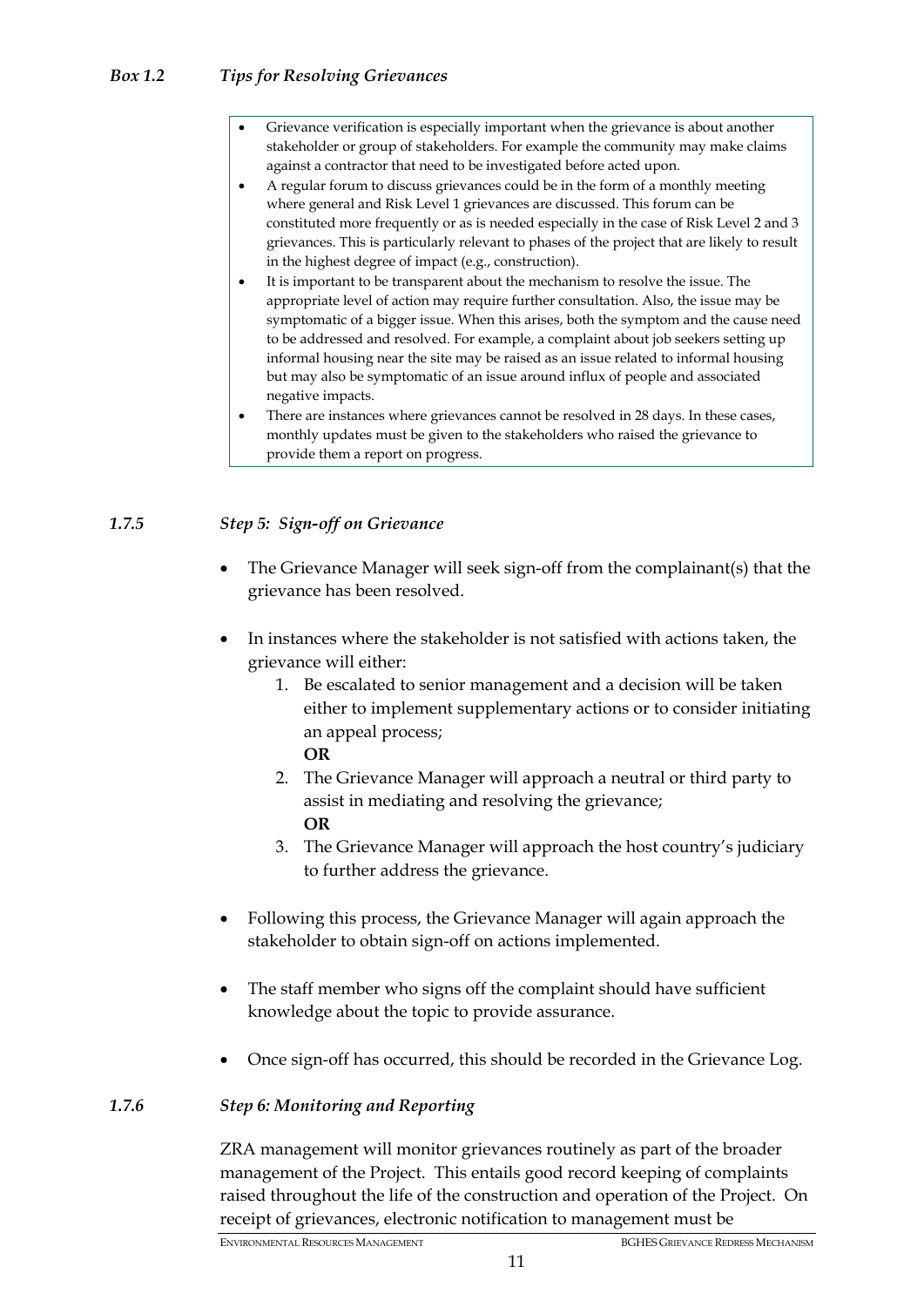distributed. Grievance records must be made available to management at all times.

Monthly internal reports will be compiled by the Grievance Manager and distributed to the management team. These grievance reports will include:

- The number of grievances logged in the proceeding period by level and type.
- The number of stakeholders that have come back after 30 days stating they are not satisfied with the resolution.
- The number of grievances unresolved after 60 days by level and type.
- The number of grievances resolved between ZRA and complainant, without accessing legal or third party mediators, by level and type.
- The number of grievances of the same or similar issue.
- ZRAs' responses to the concerns raised by the various stakeholders.
- The measures taken to incorporate these responses into project design and implementation.

These reports and other records will be made available for external review if required.

An appropriate grievance report should be part of ZRA's annual reporting. Annual reports will be made available to the public. A hard copy will be located at the ZRA offices, and an electronic copy will be made available online.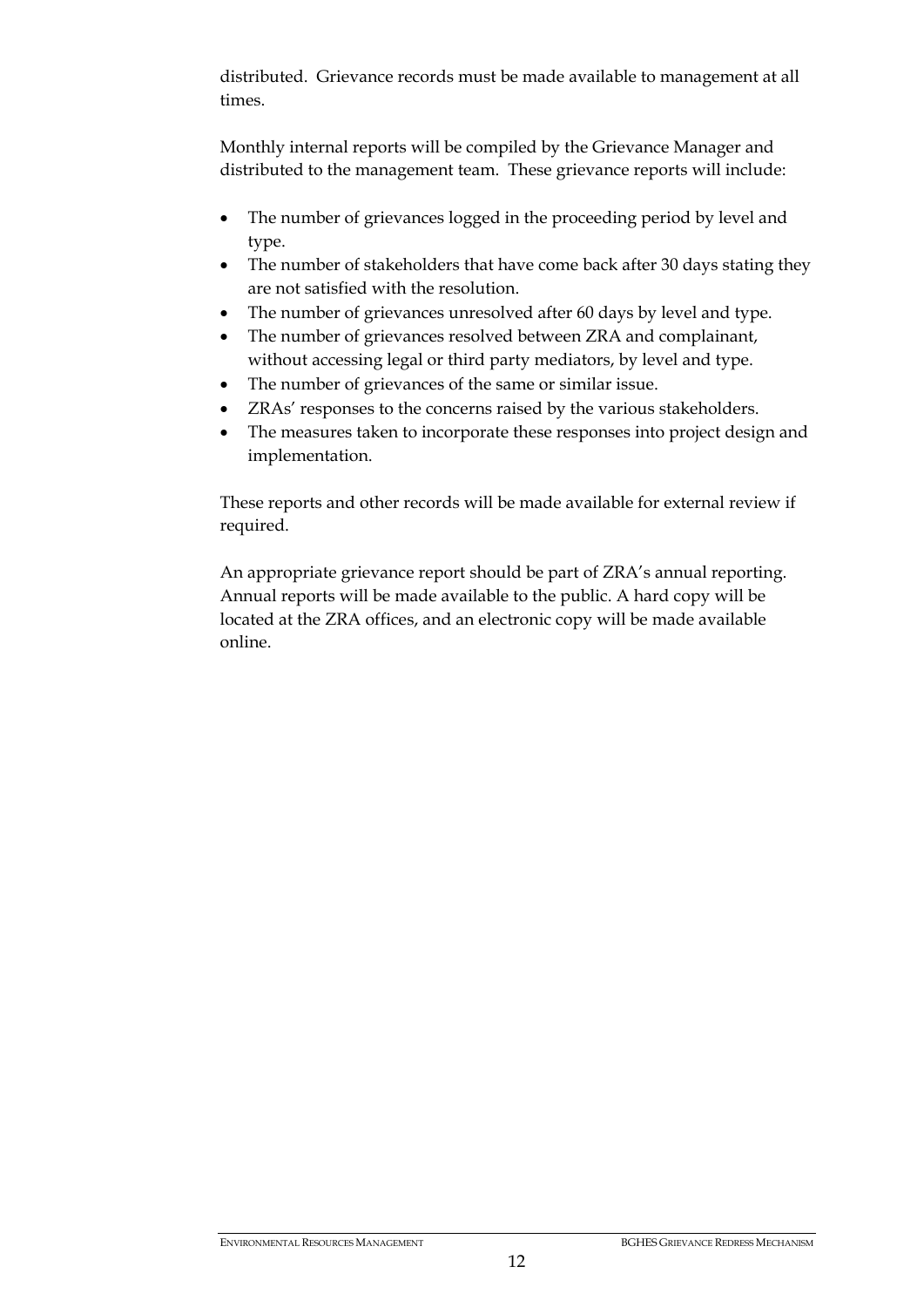Appendix A

# Stakeholder Grievance Forms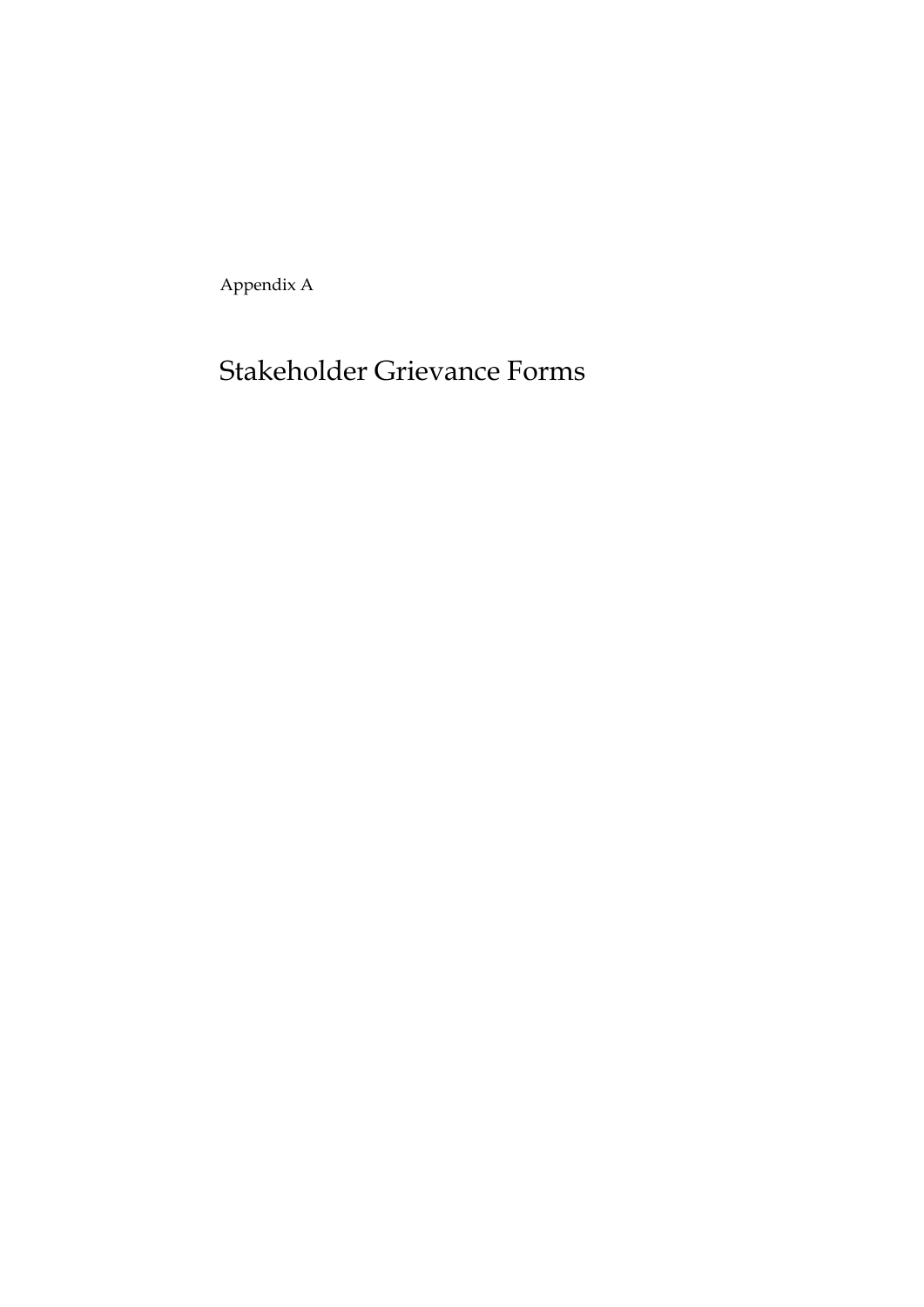# *STAKEHOLDER GRIEVANCE LOG*

To be completed by ZRA personnel (if grievance being submitted in person) or person submitting complaint

| <b>Grievance Record</b>                                                                                 |                                       |                                                           |                          |                                                                                                 |
|---------------------------------------------------------------------------------------------------------|---------------------------------------|-----------------------------------------------------------|--------------------------|-------------------------------------------------------------------------------------------------|
| Reference No:                                                                                           |                                       |                                                           |                          |                                                                                                 |
| (for official use)                                                                                      |                                       |                                                           |                          |                                                                                                 |
| Anonymous:                                                                                              | Yes                                   | No                                                        |                          |                                                                                                 |
| <b>Full Name:</b>                                                                                       |                                       |                                                           |                          |                                                                                                 |
| <b>Contact Information:</b><br>Please mark how you wish to be contacted<br>(letter, telephone, e-mail). |                                       |                                                           | Ц                        | Address/village/traditional authority and<br>ward:                                              |
|                                                                                                         |                                       |                                                           | $\overline{\phantom{a}}$ | Telephone:                                                                                      |
|                                                                                                         |                                       |                                                           |                          | E-mail:                                                                                         |
|                                                                                                         | Preferred Language for communication  |                                                           |                          |                                                                                                 |
|                                                                                                         |                                       |                                                           |                          |                                                                                                 |
|                                                                                                         | Description of Incident or Grievance: |                                                           |                          | What happened? Where did it happen? Who did it<br>happen to? What is the result of the problem? |
|                                                                                                         |                                       |                                                           |                          |                                                                                                 |
| Date of Incident/Grievance                                                                              |                                       |                                                           |                          |                                                                                                 |
|                                                                                                         |                                       |                                                           |                          | One time incident/grievance<br>Happened more than once                                          |
|                                                                                                         |                                       |                                                           |                          | (how many times? _                                                                              |
|                                                                                                         |                                       |                                                           |                          | On-going (currently experiencing problem)                                                       |
|                                                                                                         |                                       |                                                           |                          |                                                                                                 |
|                                                                                                         |                                       | What would you like to see happen to resolve the problem? |                          |                                                                                                 |
| <b>Additional Comments:</b>                                                                             |                                       |                                                           |                          |                                                                                                 |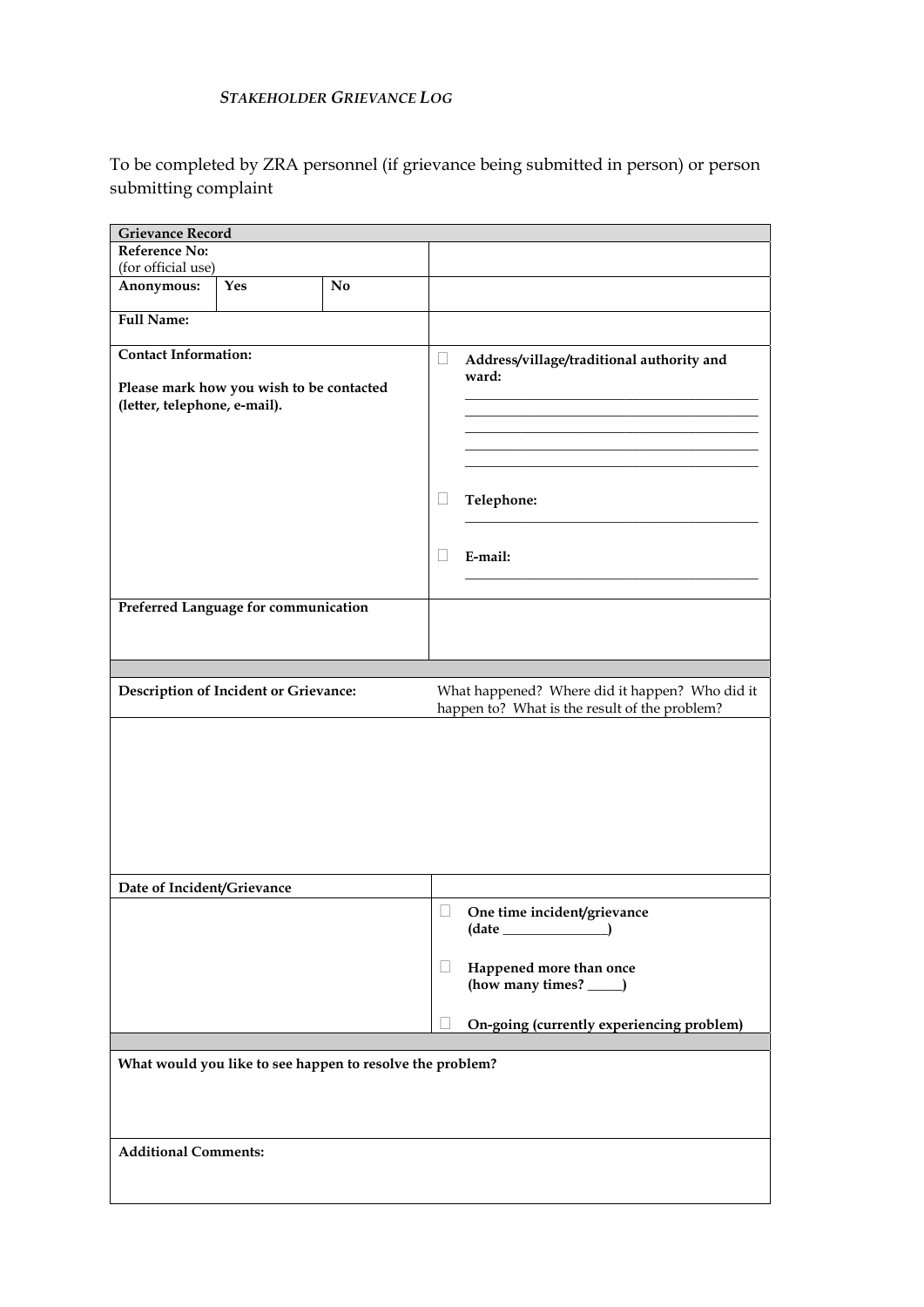#### *GRIEVANCE RECORD – TO BE USED AS PART OF THE DATABASE*

| <b>Grievance Record</b>                  |                  |                                     |      |                             |                       |  |  |  |  |
|------------------------------------------|------------------|-------------------------------------|------|-----------------------------|-----------------------|--|--|--|--|
| Grievance Number:                        |                  | Date Submitted:                     |      | Target Date for Resolution: |                       |  |  |  |  |
|                                          |                  |                                     |      |                             |                       |  |  |  |  |
| Name:                                    |                  |                                     |      |                             |                       |  |  |  |  |
|                                          |                  |                                     |      |                             |                       |  |  |  |  |
| <b>Address and Contact Details</b>       |                  |                                     |      |                             |                       |  |  |  |  |
|                                          |                  |                                     |      |                             |                       |  |  |  |  |
| Grievance Received By:                   |                  |                                     |      |                             |                       |  |  |  |  |
| Name of Grievance                        |                  |                                     |      |                             |                       |  |  |  |  |
| Coordinator:                             |                  |                                     |      |                             |                       |  |  |  |  |
| Description of Grievance:                |                  |                                     |      |                             |                       |  |  |  |  |
|                                          |                  |                                     |      |                             |                       |  |  |  |  |
| Assessment of Grievance                  |                  |                                     |      | Notification to CEO or      | Y/N                   |  |  |  |  |
| Level:                                   |                  |                                     |      | other senior                |                       |  |  |  |  |
|                                          |                  |                                     |      | management?                 |                       |  |  |  |  |
|                                          |                  | <b>Actions to Resolve Grievance</b> |      |                             |                       |  |  |  |  |
| Delegation to:                           |                  |                                     |      |                             |                       |  |  |  |  |
| <b>Action</b>                            |                  | Who                                 | When |                             | Completed<br>Y/N/Date |  |  |  |  |
|                                          |                  |                                     |      |                             |                       |  |  |  |  |
|                                          |                  |                                     |      |                             |                       |  |  |  |  |
|                                          |                  |                                     |      |                             |                       |  |  |  |  |
|                                          |                  |                                     |      |                             |                       |  |  |  |  |
|                                          |                  |                                     |      |                             |                       |  |  |  |  |
| Response/Resolution:                     |                  |                                     |      |                             |                       |  |  |  |  |
| <b>Strategy to Communicate Response:</b> |                  |                                     |      |                             |                       |  |  |  |  |
| Sign-Off:                                |                  |                                     |      |                             |                       |  |  |  |  |
|                                          |                  |                                     |      |                             |                       |  |  |  |  |
| Date:                                    |                  |                                     |      |                             |                       |  |  |  |  |
|                                          |                  | Conclusion                          |      |                             |                       |  |  |  |  |
| Is complainant satisfied?                | Y/N              | Comments from                       |      |                             |                       |  |  |  |  |
|                                          |                  | Grievance Coordinator               |      |                             |                       |  |  |  |  |
|                                          |                  |                                     |      |                             |                       |  |  |  |  |
| Grievance Closed?                        | $\overline{Y/N}$ | Grievance Resubmitted?              | Y/N  |                             |                       |  |  |  |  |
| Signature of CEO:                        |                  | Date:                               |      |                             |                       |  |  |  |  |
|                                          |                  | New Grievance Number:               |      |                             |                       |  |  |  |  |
| Date:                                    |                  |                                     |      |                             |                       |  |  |  |  |
|                                          |                  |                                     |      |                             |                       |  |  |  |  |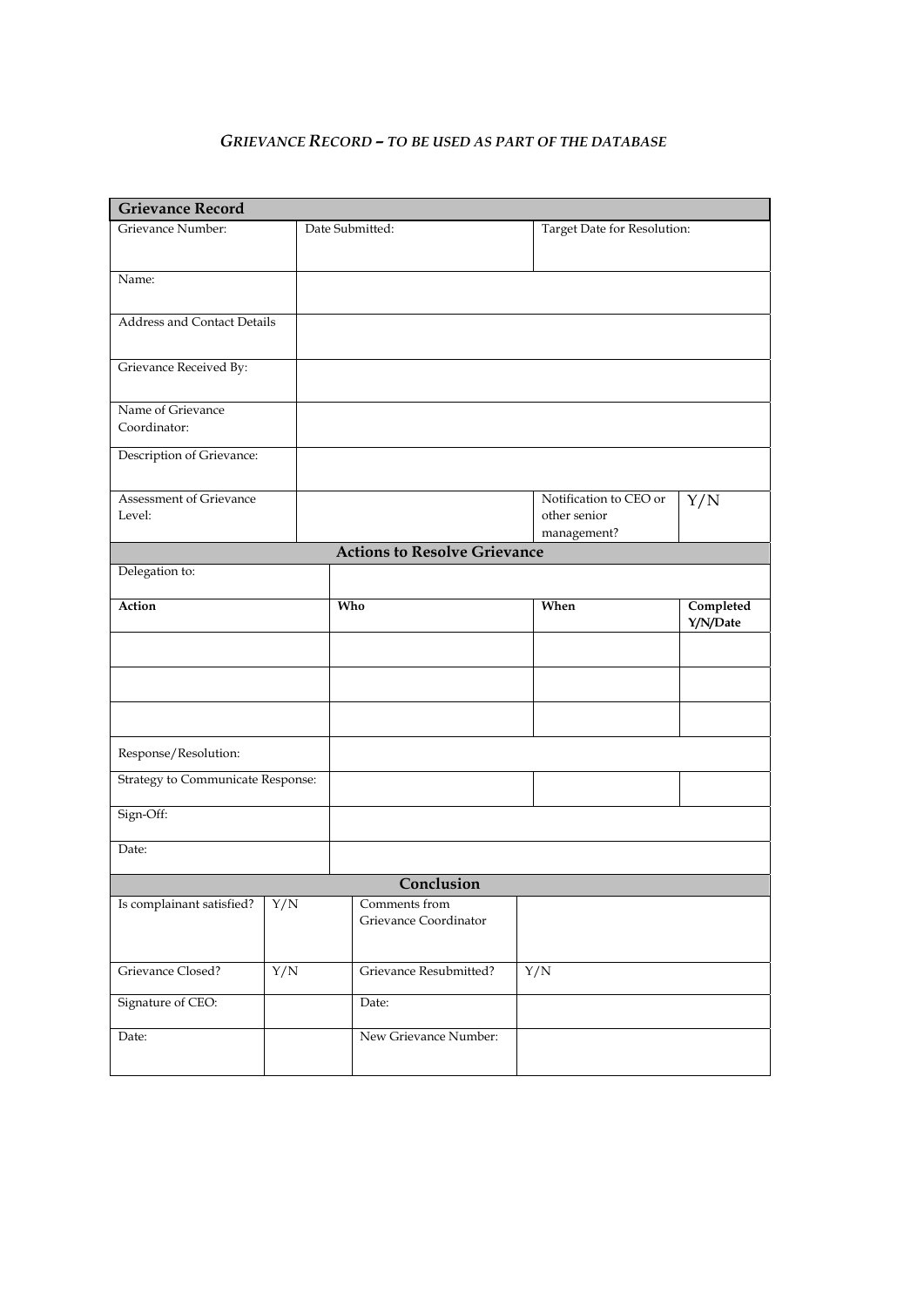# *GRIEVANCE RECEIPT FORM – TO BE USED TO ACKNOWLEDGE GRIEVANCES SUBMITTED*

| <b>Grievance Receipt Form</b>      |                 |                                                          |  |  |  |  |  |  |
|------------------------------------|-----------------|----------------------------------------------------------|--|--|--|--|--|--|
| Grievance Number:                  | Date Submitted: | Target date for initial meeting to<br>address grievance: |  |  |  |  |  |  |
| Name:                              |                 |                                                          |  |  |  |  |  |  |
| <b>Address and Contact Details</b> |                 |                                                          |  |  |  |  |  |  |
| Grievance Received By:             |                 |                                                          |  |  |  |  |  |  |
| Name of Grievance                  |                 |                                                          |  |  |  |  |  |  |
| Coordinator:                       |                 |                                                          |  |  |  |  |  |  |
| Contact details of Grievance       | Telephone:      |                                                          |  |  |  |  |  |  |
| Coordinator                        |                 |                                                          |  |  |  |  |  |  |
|                                    | Email:          |                                                          |  |  |  |  |  |  |
|                                    | Address:        |                                                          |  |  |  |  |  |  |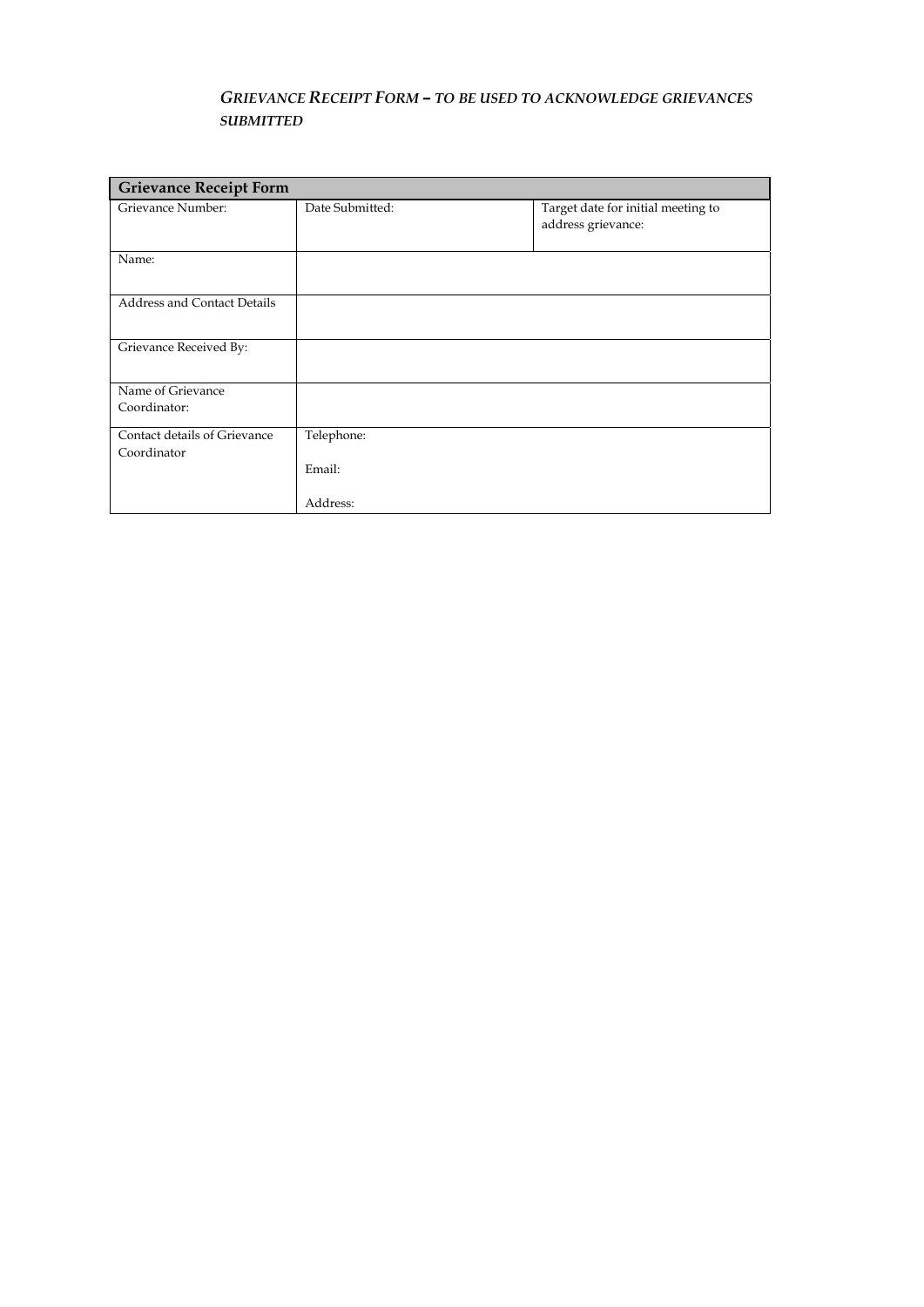Annex B

# Grievance Tracker